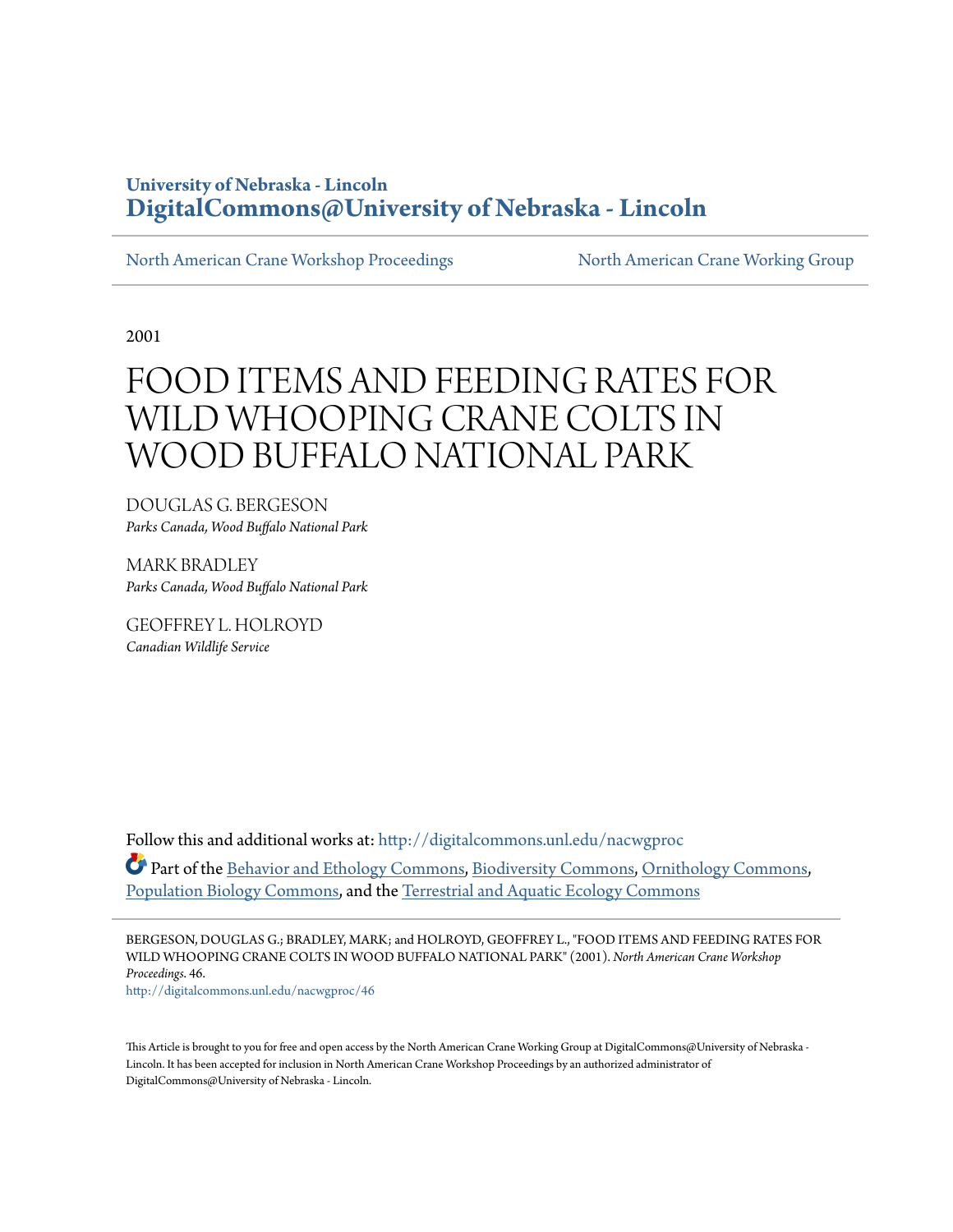### **FOOD ITEMS AND FEEDING RATES FOR WILD WHOOPING CRANE COLTS IN WOOD BUFFALO NATIONAL PARK**

DOUGLAS G. BERGESON/ Parks Canada, Wood Buffalo National Park, Box 750, Ft. Smith, NT, XOE OPO, Canada MARK BRADLEY, Parks Canada, Wood Buffalo National Park, Box 750, Fort Smith, NT XOE OPO, Canada GEOFFREY L HOLROYD, Environment Canada, Canadian Wildlife Service, 4999-98 Ave., Edmonton, AB T6B 2X3, Canada

Abstract: Food habits of 5 whooping crane *(Orus americana)* colts in 4 nest ponds were recorded in the days following hatching in Wood Buffalo National Park (WBNP). In total, 93 hours of observations were made from blinds that were 60-80 m away from the nest. Spotting scopes and binoculars were used to identify food items. The adults were observed bringing the following items to the colts: adult dragonflies *(Libe/lula* sp., and *Aeshna* sp.), fish *(Culaea inconstans),* diving beetles *(Rhantus binotatus, Acilius semisulcatus, Graphoderus occidentalis, and Dytiscus alaskanus), damselflies (Enallagma sp., and Lestes* sp.), snails *(Lymnaea stagnalis,* and *Helisoma* sp.), a vole *(Clethrionomys gapped),* a leech (unidentified), and a chorus frog *(Pseudacris maculata).* However, the food type most commonly consumed by the colts (88% of known items, *n* = 156) was dragonfly nymphs. Overall, females made most of the food deliveries (63% of deliveries for all nests, *n* = 194). Of the 4 nests, 2 hatched both eggs. Of these, 1 second hatched colt was preyed upon prior to being fed, and the other second hatched colt received fewer feedings than its older sibling when compared at equal ages. In addition, between 1998-99, 18 whooping crane colts had transmitters attached for a whooping crane colt mortality study. Five colt carcasses were located during the mortality study and necropsies revealed that 4 (1 was too decomposed) had only dragonfly nymphs in their digestive systems.

#### *PROCEEDINGS NORTH AMERICAN CRANE WORKSHOP 8:36-39*

Key words: feeding, food, *Orus americana,* Wood Buffalo National Park.

Wetland marshes in and around Wood Buffalo National Park represent the only continually inhabited breeding grounds of the endangered whooping crane in the world. Whooping crane nesting sites were first observed in WBNP in 1954 (Fuller 1955 unpublished) when 5 pairs were located. The current population numbers close to 190 individuals.

There is little information on potential limiting factors on the population. The purpose of this study was to determine one such factor, the diet of young whooping crane colts. This information will aid resource managers in understanding and evaluating nesting habitat in relation to potential range expansion and future reintroduction efforts.

#### STUDY AREA

Wood Buffalo National Park, comprising 44,807 km<sup>2</sup>, is located in the Subhumid Mid-Boreal ecoclimatic region of Canada (Ecoregions Working Group 1989). Bedrock underlying the nesting area consists of gypsum karst (McNaughton 1991 unpublished). The nesting grounds are a mosaic of shallow diatom ponds, bulrush *(Scirpus validus)* marshes, mixed marshes, and water sedge *(Carex* sp.) meadows

(Timoney et al. 1997). Upland areas within the nesting area consist of narrow ridges and islands of white spruce *(Picea glauca)*, black spruce *(P. mariana),* tamarack *(Larix laricina),* willows *(Salix* sp.), and dwarf birch *(Betula glandulosa)* (Novakowski 1966).

#### **METHODS**

In May 1998, an enclosed plywood blind was placed 70 m from a whooping crane nest. The blind had viewing ports on 3 sides and was 120 cm by 120 cm by 195 cm in height. The blind was slung into place using a helicopter. At the same time, the eggs were floated to determine fertility and to estimate hatching date. We set up a small camp approximately 1 km away from the nest pond and began observations 9 days prior to hatching. Time spent observing from the blind varied from 2 to 8 hours. Information recorded included feeding attempts of each colt, items consumed by each colt, and which adult was feeding each colt. In 1999, 3 blinds were used for observations at 3 nest sites.

Sex of the adults were determined through banding status at nests 4 and 5, and by size at nests 14 and 16. Food items were examined from the stomachs of 5 dead colts that were located using radiotelemetry during the whooping crane colt mortality study in WBNP.

lPresent address: Parks Canada, Riding Mountain National Park, Wasagaming, ME ROJ 2HO, Canada.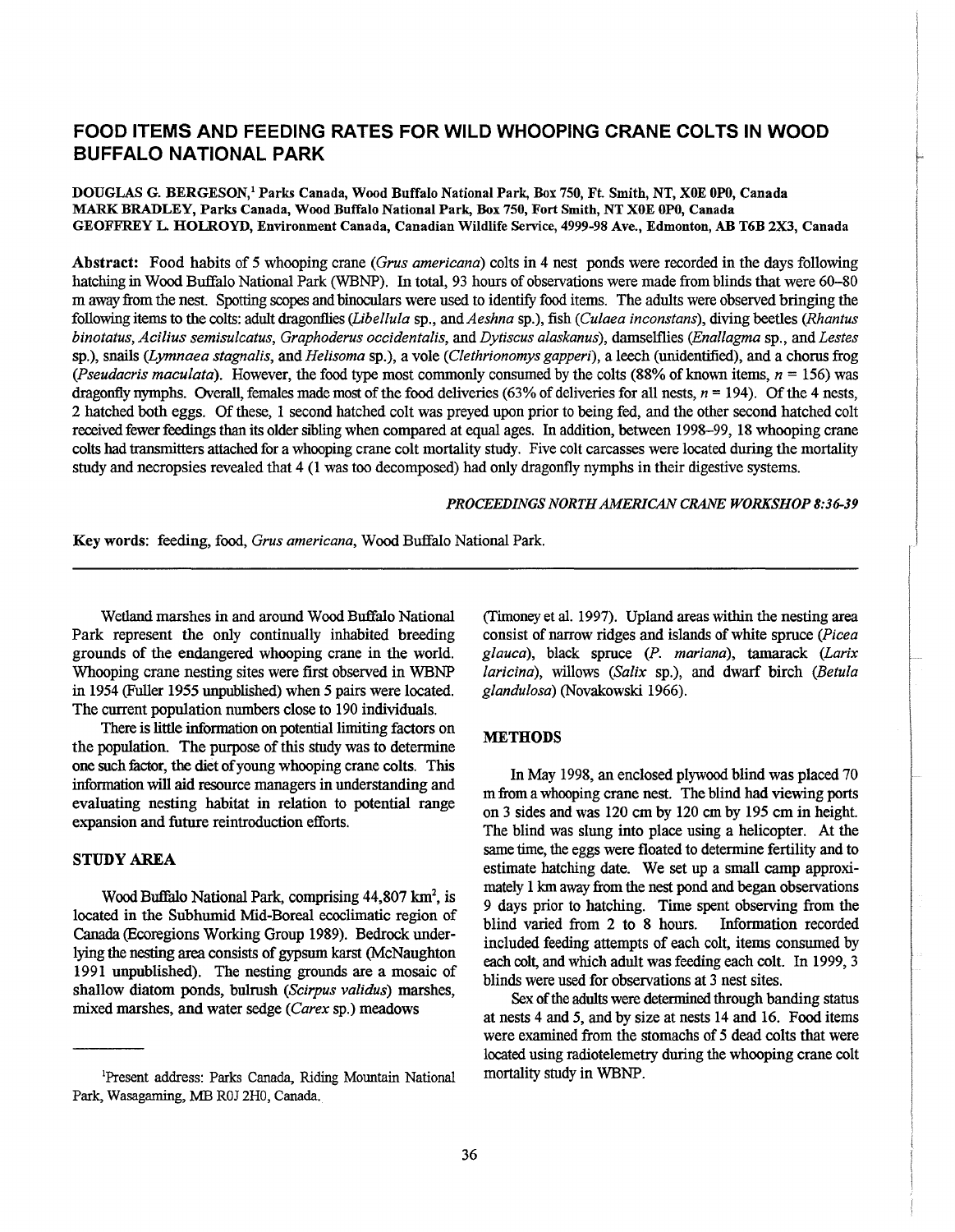#### RESULTS

Of the 4 nests, 2 hatched both eggs, and 2 hatched only I egg. Of the nests with 2 colts, in 1 the younger colt was preyed upon by a raven (Corvus corax) just 2.75 hours after observations began, so nest 16 is the only nest with feeding data for a 2-colt nest. A summary of the events and observtion sessions are in Table 1.

#### Diet

In all nests, dragonfly nymphs were the predominant food of the colts (Table 2). The ratio of dragonfly nymphs to other food items was remarkably consistent among nests (Table 2) and between the old and young colt in nest 16. Overall, dragonfly nymphs made up 88% of known food items ( $n = 156$ ). Dragonfly nymphs in the nesting ponds are primarily from 2 genera *(Aeshna* and *Libel/ula).* Of the unknown food items, at least 75% were of dragonfly nymph size or smaller.

#### Food Deliveries by Adults

In 3 of the 4 nests, the female made the majority of the food deliveries (Table 3). Overall, females made 66% of all food deliveries. If weighted by nest, females made 63% of all food deliveries. The observations for nest 5 were omitted from this analysis because the colt was often fed away from the nest and therefore out of sight of the observer. At nest 16, where it was possible to compare feeding deliveries between the siblings, the male made 90% of his deliveries to the older

Table 1. Chronology of events and hours of observation for each whooping crane nest, in Wood Buffalo National Park, 1998-99.

|                         | 1998                       | 1999                |                                               |                          |  |  |
|-------------------------|----------------------------|---------------------|-----------------------------------------------|--------------------------|--|--|
| Nest No.                | 14                         | 4                   | 5                                             | 16                       |  |  |
| Hatch Day <sup>a</sup>  | 1 colt                     | 1 colt              | 1 colt                                        | 1 colt                   |  |  |
| Hatch Day+1             | 1 colt                     | Depart<br>Nest Pond | 1 colt                                        | 1 colt                   |  |  |
| Hatch Day+2             | Depart<br><b>Nest Pond</b> |                     | 2 colts.<br>young colt<br>taken by a<br>Raven | 2 colts                  |  |  |
| Hatch Day+3             |                            |                     | Depart<br>Nest Pond                           | 2 colts                  |  |  |
| Hatch Day+4             |                            |                     |                                               | Depart Nest<br>Pond      |  |  |
| Hours of<br>observation | 22<br>$(3 \text{ days})$   | 14<br>(2 days)      | 15 (last<br>2 days)                           | 42<br>$(5 \text{ days})$ |  |  |

• Hatch day is the first sunrise to sunset period following hatching. Colts at the start of a hatch day could be anywhere from 0 to 12 hours old, since we only observed the final stages of the hatching of 1 colt; the others hatched while being brooded or between observation sessions.

colt ( $n = 76$ ), and the female made 86% of her food deliveries to the older colt  $(n = 141)$ . At nest 16, the older colt fed on parts of the egg membrane 7 times and caught and ate 1 fly.

Table 2. Diet items consumed by whooping crane colts in Wood Buffalo National Park, 1998-99.

|                                            | 1998  |       |        | 1999       |              |                       |
|--------------------------------------------|-------|-------|--------|------------|--------------|-----------------------|
| Nest No.<br>Colt                           | 14    | 4     |        | 16         |              |                       |
|                                            |       |       |        | Older Colt | Younger Colt | Older or Younger Colt |
| Dragonfly nymphs                           | 19    | 8     | 4      | 90         | 7            | 10                    |
| Adult dragonfly                            |       |       |        | 2          |              | 4                     |
| Egg membrane                               |       |       |        | 7          |              |                       |
| Snail                                      |       |       |        |            |              |                       |
| Fly                                        |       |       |        |            |              |                       |
| Unknown                                    | 14    | 5     | 2      | 81         | 17           | 34                    |
| Total                                      | 34    | 14    | 6      | 182        | 25           | 48                    |
| % dragonfly nymphs<br>(excluding unknowns) | 95.00 | 88.80 | 100.00 | 89.11      | 87.50        | 71.43                 |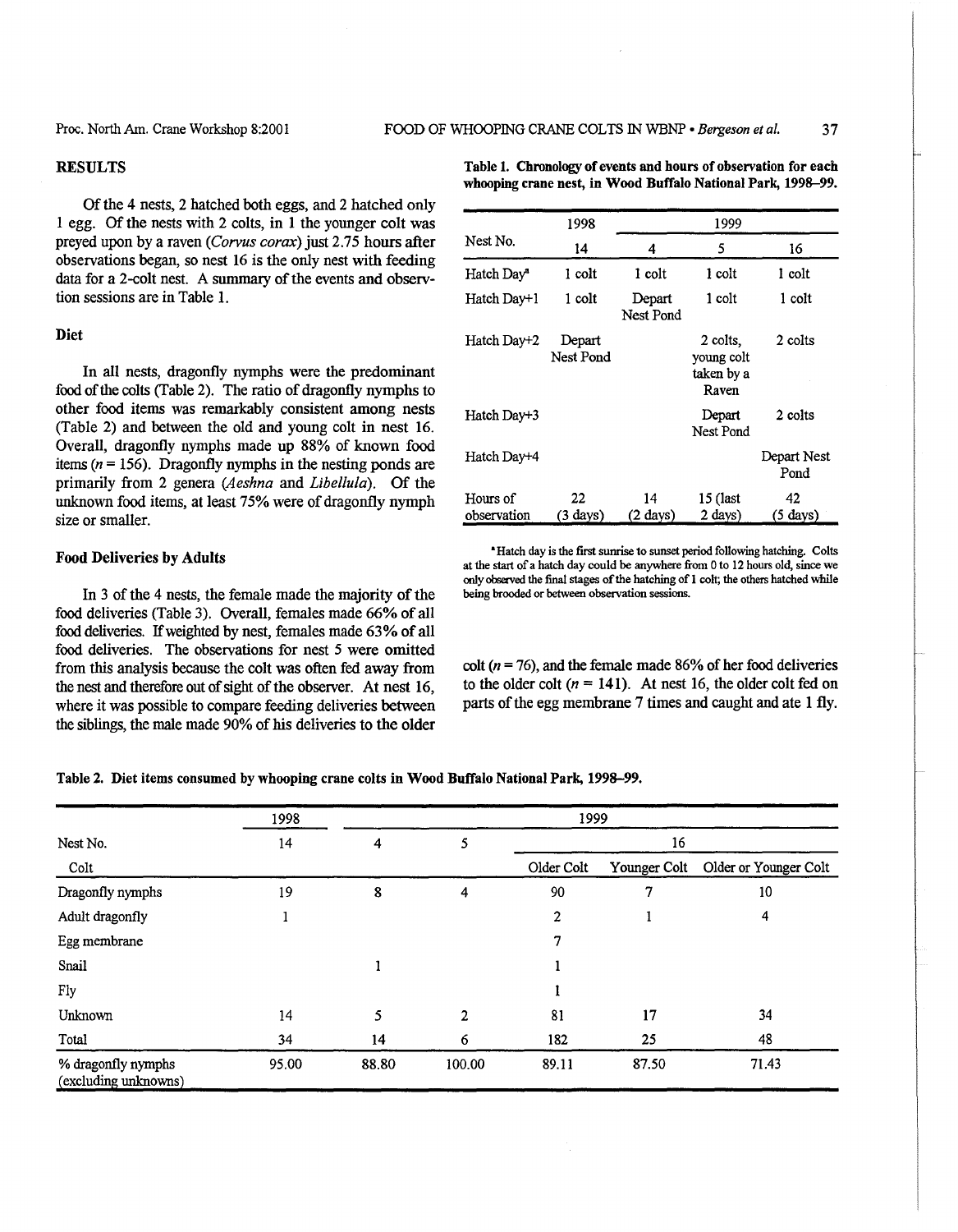|                         | 1998  | 1999  |       |       |  |
|-------------------------|-------|-------|-------|-------|--|
| Nest No.                | 14    | 4     |       | 16    |  |
| Female                  | 22    | 3     | 5     | 164   |  |
| Male                    | 9     | 6     |       | 84    |  |
| Total                   | 31    | 9     | 6     | 248   |  |
| % Feedings<br>by female | 70.97 | 33.33 | 83.33 | 66.13 |  |

Table 3. Number of food deliveries by each whooping crane parent in Wood Buffalo National Park, 1998-99.

#### Feeding Rate

The younger colt at nest 16 received fewer food items than its sibling, when compared at similar ages (Fig. 1). The younger colt at nest 5 did not receive any food items prior to being abandoned by the family group. The abandoned colt was subsequently preyed upon by a raven.

In all nests, colts were fed exclusively in the nest on the first day after hatching. On the second day, most feedings were still in the nest, but the colts were starting to move out of the nest. On the third and later days, most feedings were away from the nests, because colts were following the parents during foraging.

#### Diet as Determined by Colt Necropsies

In 1998, 2 colt carcasses were located by radiotelemetry during a colt-mortality study. One colt carcass was too decomposed to identify food items in its digestive tract. However, necropsy results revealed that the other colt's digestive system was filled with parts of dragonfly nymphs. No other food items were present.

In 1999, 3 colt carcasses were located by radiotelemetry during the mortality study. Necropsies revealed that all 3 had various amounts of dragonfly nymphs in their digestive systems. No other food items were present.

#### **DISCUSSION**

At all 4 nest sites and in each of 4 colt carcasses examined in the mortality study, dragonfly nymphs were the predominant food item consumed by young whooping cranes. The only other nesting behavior observed from a blind in WBNP was in 1974. During that observation session, insect larvae were fed to the young colts (Muir 1976).

This is the first study of wild whooping cranes to report on the division of feeding duties by parents. Both parents are active in feeding the colts, with the females providing a



Fig. 1. Feeding rate of whooping crane colts at 3 nests (4, 14, and 16) in Wood Buffalo National Park, 1998-99. Data for nest 5 was omitted because of difficulty observing feedings.

slightly larger share. The males often adopted an alert posture while the females foraged and fed the young.

Feeding rates for the younger colt at nest 16 were lower than for its older sibling. The parents did not appear to focus on feeding any particular colt, but fed whichever colt was closest. Often this was the older colt because of its increased mobility. The older colt was able to intercept adults on their way back to the nest and thus received the food item.

The disparity in feeding rates for the older (and only) colts on Hatch Day may be due to a difference in ages. The older colt in nest 16 hatched out after observations began, whereas in nests 14 and 4, colts hatched sometime the previous evening. The colts in nests 14 and 4 may therefore have been as much as 14 hours older than the older colt at nest 16.

#### MANAGEMENT IMPLICATIONS

These data reveal the importance of abundant dragonfly nymphs (or easily captured aquatic invertebrates of a similar size) when evaluating potential wetlands for whooping crane reintroductions.

#### ACKNOWLEDGMENTS

We thank S. A. Nesbitt for providing helpful editorial comments. The study was funded by Parks Canada and the Canadian Wildlife Service. We would like to thank J. Bailey, B. W. Johns and D. White for field assistance. Necropsies were performed by Dr. R. Cooper of the Calgary Zoo.